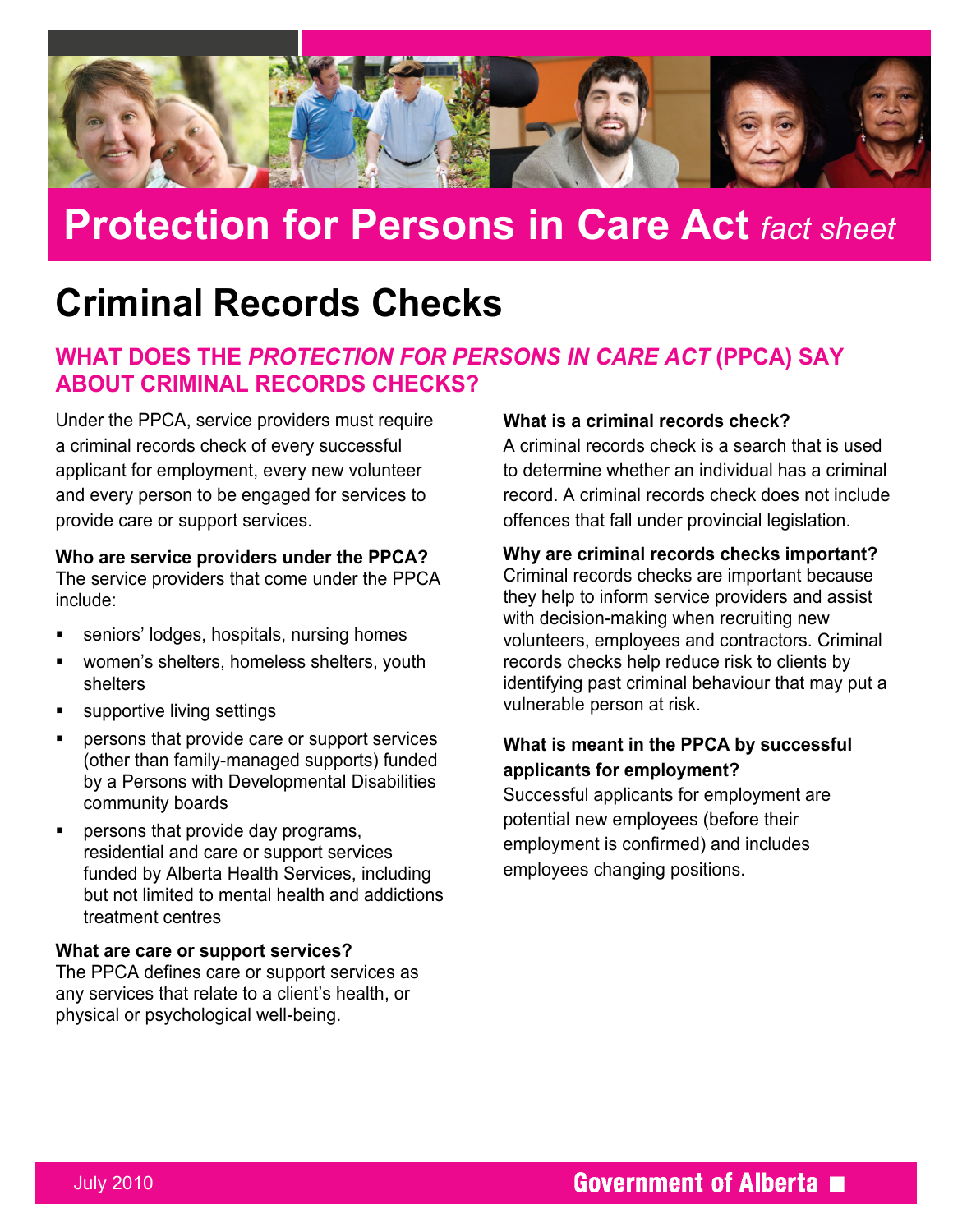It is good practice for service providers to ensure **all** successful applicants for employment (regardless of the type of work they perform) undergo a criminal records check. However, under the PPCA, it is mandatory that those applicants who would be providing care or support services to clients have a criminal records check completed.

#### **What types of volunteers need to have a criminal records check?**

Volunteers are persons who do not receive remuneration (by contract, employment relationship or any other agreement).

It is good practice for service providers to ensure all volunteers who may have contact with clients or the client's funds/property or who have access to client information, undergo a criminal records check. However, it is essential for all volunteers who provide care or support services to clients to undergo a criminal records check.

#### **What types of persons engaged for services need to have a criminal records check?**

Persons engaged to provide care or support services are persons bound by contract, other formal arrangement or moral or legal obligation to provide services.

The service provider should ensure the person undergoes a criminal records check before the service provider engages the person, such as before entering into a contract or agreement.

#### **Do current volunteers, current staff and current contractors have to undergo a criminal records check?**

Under the PPCA the duty to undergo a criminal records check only applies to **new** successful applicants for employment, **new** volunteers, and **new** persons engaged for services, and only from the date the PPCA was proclaimed (July 1, 2010). The former PPCA also had a similar requirement related to criminal records checks. For many service providers, this means current employees should have had a criminal records check completed when they were hired.

#### **Does a service provider have to require a criminal records check of people such as physicians, practicum placement students and visiting school children?**

If a service provider is engaging the services of a health professional, such as a physician, to provide care or support services to clients, then the service provider has a duty under the PPCA to require a criminal records check. The same applies to practicum placement students if those students are to provide care or support services to clients. Visitors, such as children, family members, and friends are not required to undergo a criminal records check.

New volunteers who are under the age of 18 years are also required to undergo a criminal records check. Under the *Youth Criminal Justice Act*, it is illegal to disclose any information about charges for young persons for the purposes of background checks. The only exception is when the checks are required by federal, provincial, or municipal legislation.